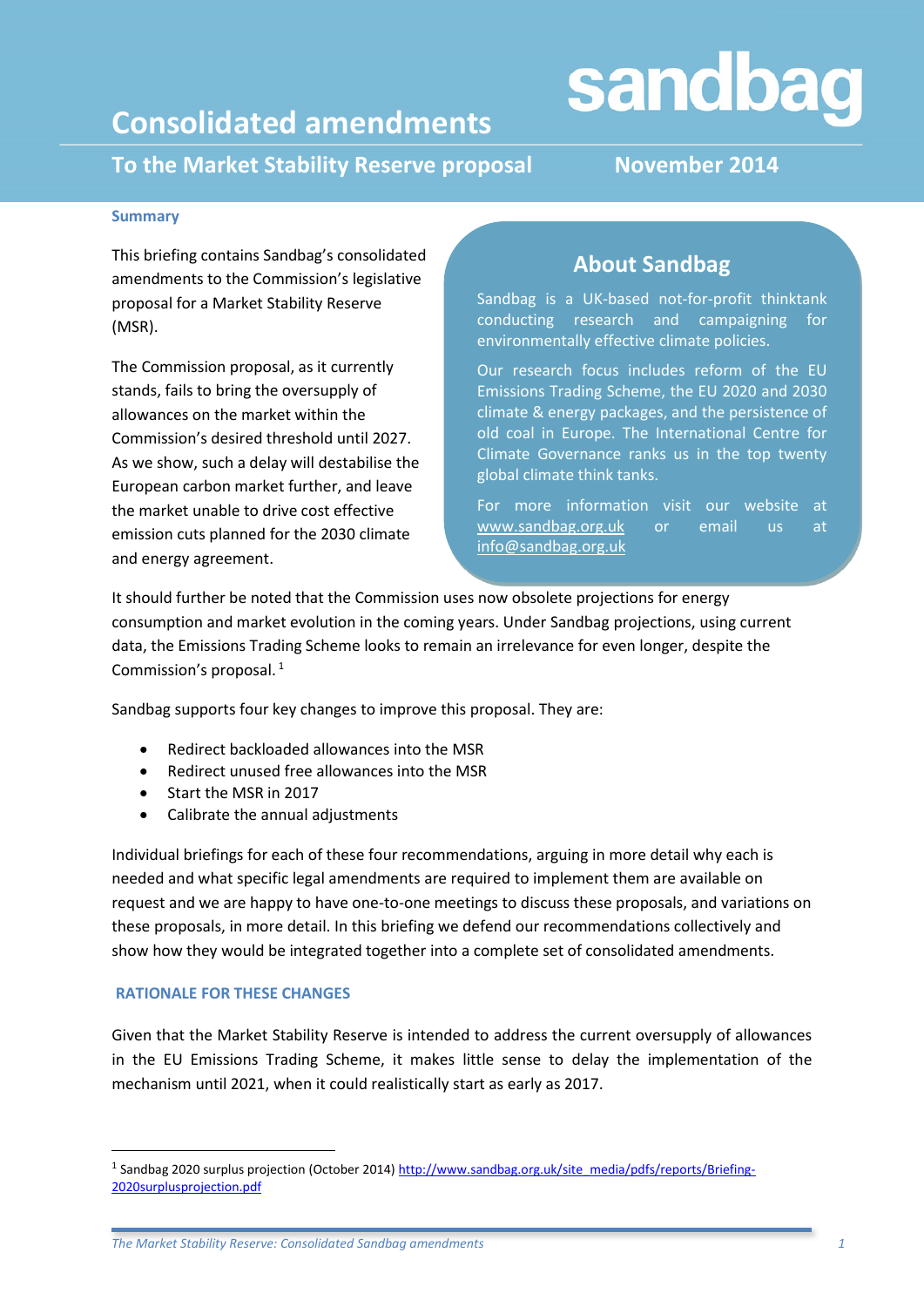Any delay will needlessly allow the surplus to grow very much larger before the Market Stability Reserve can take effect, meaning it will take longer to start rallying the carbon price, and longer to get supply down to desired levels (400-833million). This is particularly true if 900 million backloaded allowances are allowed to re-enter the market in 2019 and 2020, along with any unused allowances from the New Entrant's Reserve, from rules governing partial closures and other sources (which currently account for roughly 800 million more allowances).<sup>2</sup>

If these allowances are allowed to re-enter the market in 2019 and 2020, we can expect prices to remain very low until after these return. This is because all prospective buyers who can afford to hold out will wait for the flood of cheap allowances in 2019 and 2020, preventing the MSR from rallying the carbon price before 2021. This will needlessly delay investment and exacerbate carbon lock-in. Rather than allowing these allowances to re-enter the market we propose placing them directly into the market stability reserve.

Finally, we propose changing the annual supply adjustments made by the Market Stability Reserve so that they are more sensitive to market conditions. We would see the MSR make larger adjustments when supply is further from the target supply range of 400-833 million, but attenuate adjustments as supply nears these thresholds. This helps to correct for extreme situations more rapidly, but also guards against the danger that the thresholds are set at the wrong levels to accommodate forward hedging needs.



<span id="page-1-0"></span>

*Source: European Commission, Sandbag calculations*

1

By our calculations, the Commission proposal as it stands will take until at least 2027 to get supply within this range, using the Commission's Reference scenario. If the annual adjustments under the Market Stability Reserve were initiated from 2017, and the backload and other unused allowances

<sup>&</sup>lt;sup>2</sup> At the time of writing the New Entrant's Reserve still contains some 424 million allowances, and a further 391 million allowances remain unaccounted for in the published free allocations and scheduled auctions for this trading period. EU Transaction Log, DG Clima website and European Environment Agency ETS Data Viewer (accessed July 2014)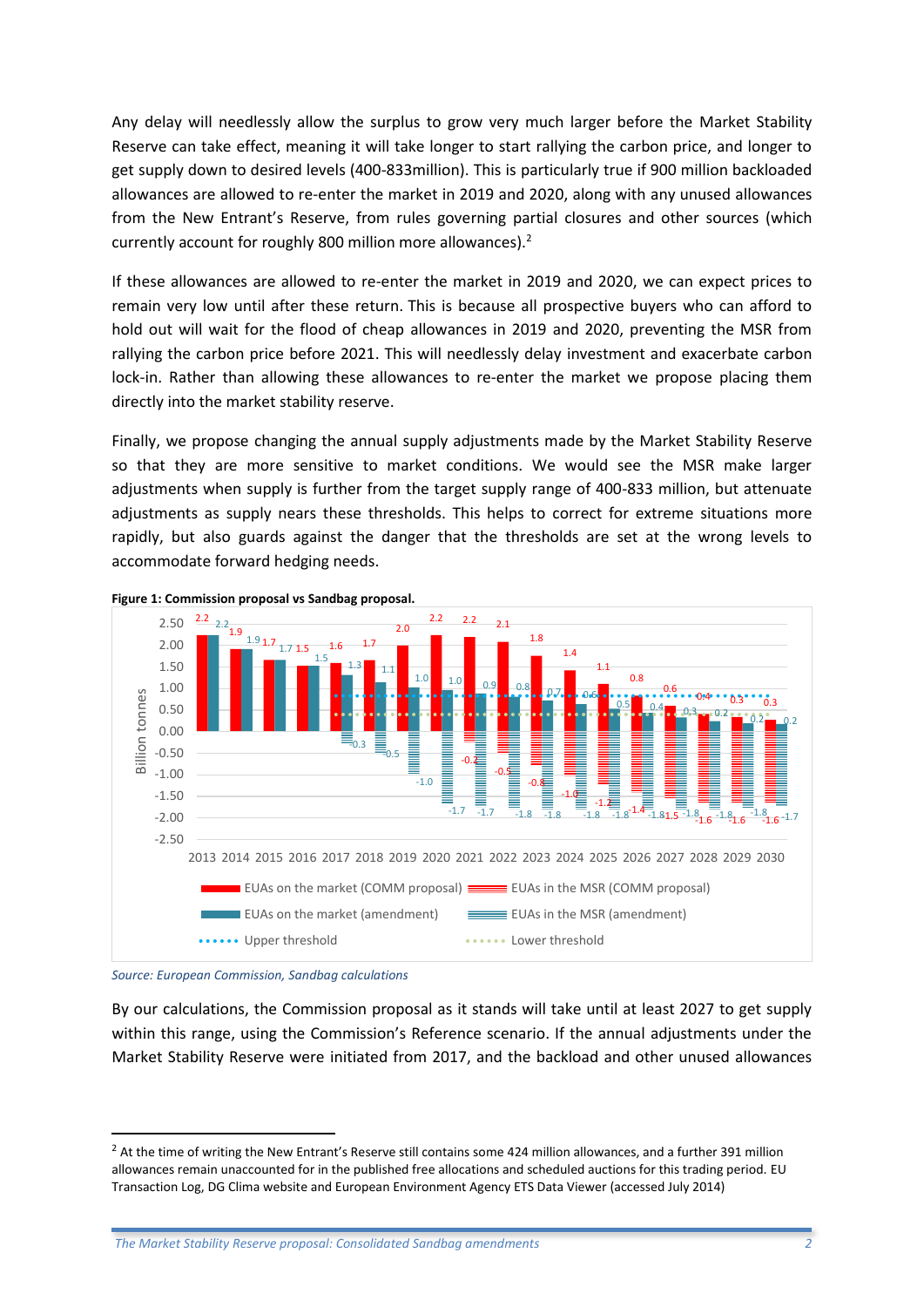redirected straight into the reserve, and annual adjustments were re-calibrated, the surplus could be brought within the Commission's proposed thresholds by  $2022 - 5$  years earlier.<sup>3</sup>

Industry has expressed some concerns that withholding allowances from Phase 3 auctions will create regulatory uncertainty and increase their exposure to carbon leakage. However, our research finds most industrial sectors have received enough free allowances to significantly grow their emissions between now and 2020 without incurring any carbon costs. This derives from a combination of factors including the exaggerated coverage of the carbon leakage list, weak efficiency benchmarks and reduced activity levels against relatively fixed free allocations.



**Figure 2: Room for industrial sectors to grow their emissions from 2013 levels at no additional cost<sup>4</sup>**

*Source: EU Transaction Log, Sandbag calculations*

**.** 

While a small minority of industrial sectors and industrial companies can expect to face some carbon costs by 2020, we note that this was supposed to be the rule rather than the exception, and that only the most carbon efficient performers in the most leakage exposed sectors were supposed to receive all the allowances they needed. We recommend that following the agreement of the EU 2030 package on climate and energy, more should be done to incentivise industrial transition to a low carbon future through the introduction of investment incentives. This should be addressed in legislative proposals that will follow in due course and should not be a reason to prevent or water down the introduction of an effective MSR.

#### **These changes would require the following 12 amendments to the Commission proposal:**

<sup>3</sup> In fact, this state may arrive earlier. The dataset used in **[Figure 1](#page-1-0)** is provided by the Commission, which assumes that no unused allowances will exist – in spite of the small likelihood that the new entrants reserve be exhausted and the high likelihood that installation closure and partial cessation of activities raise the volume of unused allowances. The volume of EUAs on the market would therefore be smaller in 2020 (and the volume of EUAs in the MSR accordingly higher), thereby bringing closer the date when the market is within its stable boundaries.

<sup>4</sup> Emissions change relative to verified emissions 2013 levels (EUTL), assuming linear growth or decline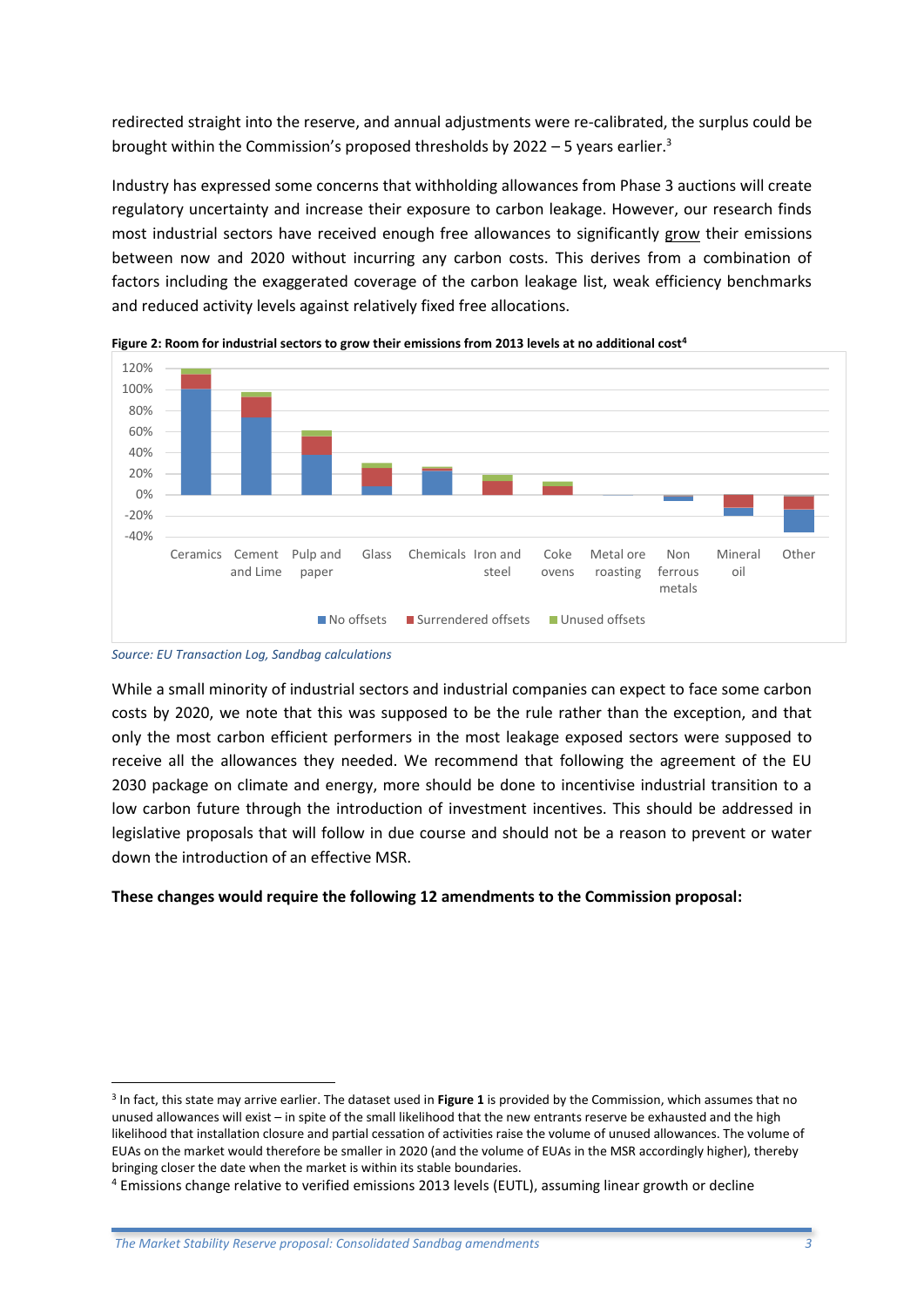#### **CONSOLIDATED AMENDMENTS: (In order of appearance in the original proposal)**

#### **Amendment 1: Early establishment of MSR and calibration of annual supply adjustments**

#### **Proposal for a decision - Recital 2**

**Justification -** If the current glut of allowances is seen to be a problem, it makes little sense to wait until 2021 to start to address it. We see January 2017 as the earliest practical stage that the Market Stability Reserve could be implemented.

Moreover, the Commission's proposed adjustments potentially take a very long time to achieve the target supply range (400-833m). They are also risks removing allowances from auction when they are needed and returning them when they are not, if these thresholds have not been set at the appropriate level to accommodate forward hedging needs for companies policed by the scheme. We therefore recommend including a more calibrated adjustment, which removes more allowances when the supply of allowances is very far from the thresholds, but attenuates as supply approaches the thresholds.

| Text proposed by Commission                             | Amendment                                            |
|---------------------------------------------------------|------------------------------------------------------|
| (2)[] In order to address this problem and to make      | (2)[] In order to address this problem and to make   |
| the European Emission Trading System more               | the European Emission Trading System more            |
| resilient to imbalances, a Market Stability Reserve     | resilient to imbalances, a Market Stability Reserve  |
| should be established. To ensure regulatory             | should be established on 1 January 2017. In order to |
| certainty as regards auction supply in phase 3 and      | preserve a maximum degree of predictability, clear   |
| allow for some lead-time adjusting to the               | rules should be set for placing allowances into the  |
| introduction of the design change, the Market           | reserve and releasing them from the reserve. Where   |
| Stability Reserve should be established as of phase     | the conditions are met, beginning in 2017,           |
| 4 starting in 2021. In order to preserve a maximum      | allowances corresponding to 33% of the difference    |
| degree of predictability, clear rules should be set for | <b>between the 833 milllion and the number of</b>    |
| placing allowances into the reserve and releasing       | allowances in circulation in year x-2 should be put  |
| them from the reserve. Where the conditions are         | into the reserve. A corresponding number of          |
| met, beginning in 2021, allowances corresponding        | allowances should be released from the reserve       |
| to 12% of the number of allowances in circulation in    | when the total number of allowances in circulation   |
| year x-2 should be put into the reserve. A              | is lower than 400 million.                           |
| corresponding number of allowances should be            |                                                      |
| released from the reserve when the total number of      |                                                      |
| allowances in circulation is lower than 400 million.    |                                                      |
|                                                         |                                                      |

#### **Amendment 2: Excess free allowances placed in MSR**

#### **Proposal for a decision - Recital 3**

**Justification -** Separate to introducing a Market Stability Reserve the Commission proposal also introduces a separate mechanism to shift two thirds of any excess allowances auctioned in the final year of each trading phase into the first two years of the subsequent phase as a means of smoothing out the supply across the phases. This requires additional changes to the EU ETS Directive.

It seems inelegant and unnecessary to introduce two separate and competing mechanisms to the EU Emissions Trading Scheme to maintain market stability and to regulate supply. Instead, we propose redirecting any excess auctions in the final year of each phase directly into the Market Stability Reserve.

| Text proposed by Commission                                                                             | Amendment                               |
|---------------------------------------------------------------------------------------------------------|-----------------------------------------|
| (3) Furthermore, in addition to the establishment of $\mid$ (3) Furthermore, the operation of Directive |                                         |
| the Market Stability Reserve, a few consequential                                                       | 2003/87/EC may lead to large volumes of |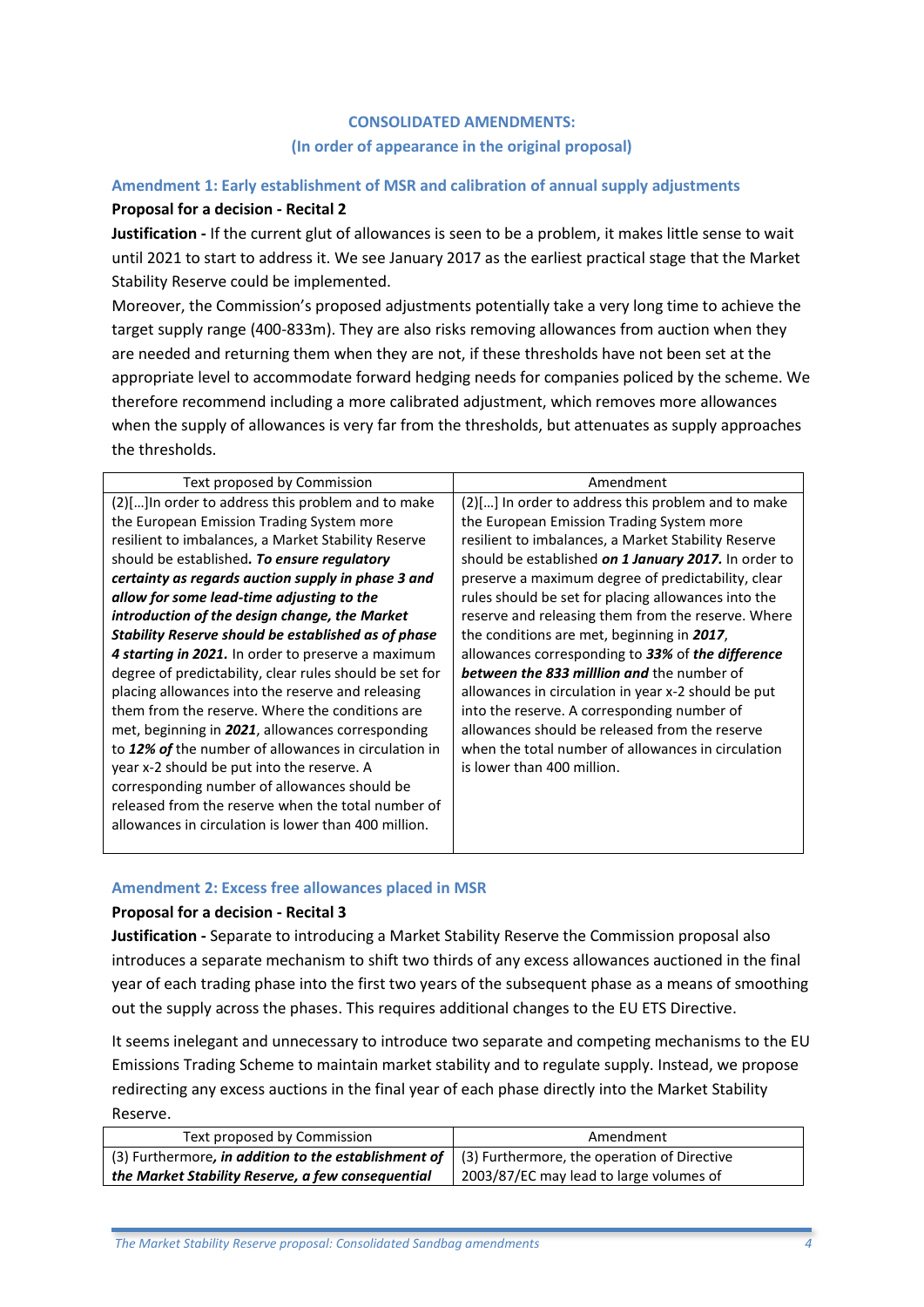| amendments should be made to Directive                       | allowances to be auctioned at the end of each           |
|--------------------------------------------------------------|---------------------------------------------------------|
| 2003/87/EC to ensure consistency and smooth                  | trading period which can undermine market               |
| operation of the ETS. In particular, the operation of        | stability. Accordingly, in order to avoid an            |
| Directive 2003/87/EC may lead to large volumes of            | imbalanced market situation of supply of allowances     |
| allowances to be auctioned at the end of each                | at the end of one trading period and the beginning      |
| trading period which can undermine market                    | of the next with possibly disruptive effects for the    |
| stability. Accordingly, in order to avoid an                 | market, provision should be made for <b>placing</b> any |
| imbalanced market situation of supply of allowances          | large increase of supply at the end of one trading      |
| at the end of one trading period and the beginning           | period into the Market Stability Reserve.               |
| of the next with possibly disruptive effects for the         |                                                         |
| market, provision should be made for <b>the</b>              |                                                         |
| <b>auctioning of part of</b> any large increase of supply at |                                                         |
| the end of one trading period in the first two years         |                                                         |
| of the next period.                                          |                                                         |

#### **Amendment 3: Early start**

#### **Proposal for a decision: Article 1 – paragraph 1**

**Justification -** If the current glut of allowances is seen to be a problem, it makes little sense to wait until 2021 to start to address it. We see January 2017 as the earliest practical stage that the Market Stability Reserve could be implemented.

| Text proposed by Commission                       | Amendment                                         |
|---------------------------------------------------|---------------------------------------------------|
| 1. A Market Stability Reserve is established, and | 1. A Market Stability Reserve is established, and |
| shall operate from 1 January 2021.                | shall operate from 1 January 2017.                |

#### **Amendment 4: Early provision of information**

#### **Proposal for a decision: Article 1 – paragraph**

**Justification-** For annual adjustments to commence in January 2017, as proposed in Amendment 1 and 2 above, it will be necessary to know the total allowances in 2015 (year x-2). The first opportunity to publish this will be May 2016, after the compliance 2015 compliance data is published.

| Text proposed by Commission                         | Amendment                                           |
|-----------------------------------------------------|-----------------------------------------------------|
| 2. The Commission shall publish the total number of | 2. The Commission shall publish the total number of |
| allowances in circulation each year, by 15 May of   | allowances in circulation each year, by 15 May of   |
| the subsequent year. [] The first publication shall | the subsequent year. [] The first publication shall |
| take place by 15 May 2017.                          | take place by 15 May 2016.                          |
|                                                     |                                                     |

#### **Amendment 5: Place Backload in the MSR**

#### **Proposal for a decision: Article 1 – paragraph 2a (new)**

**Justification-** 900 million allowances "backloaded" from auction in years 2014-2016 are due to reenter the market in 2019 and 2020, as agreed under Commission Regulation (EU) No 176/2014. Even if the Market Stability Reserve starts making annual adjustments from 2017 as we propose, this influx of allowances will overwhelm it, aggressively increasing supply when the Market Stability Reserve is attempting to reduce it. We propose instead, that these should be withheld from the market and placed directly into the reserve.

| Text proposed by Commission | Amendment                                                                                                                                                                                                 |
|-----------------------------|-----------------------------------------------------------------------------------------------------------------------------------------------------------------------------------------------------------|
|                             | 2a. In 2019, 300 million allowances that were<br>scheduled for auction under Commission decision<br>176/2014 shall instead be placed into the market<br>stabilty reserve. In 2020, 600 million allowances |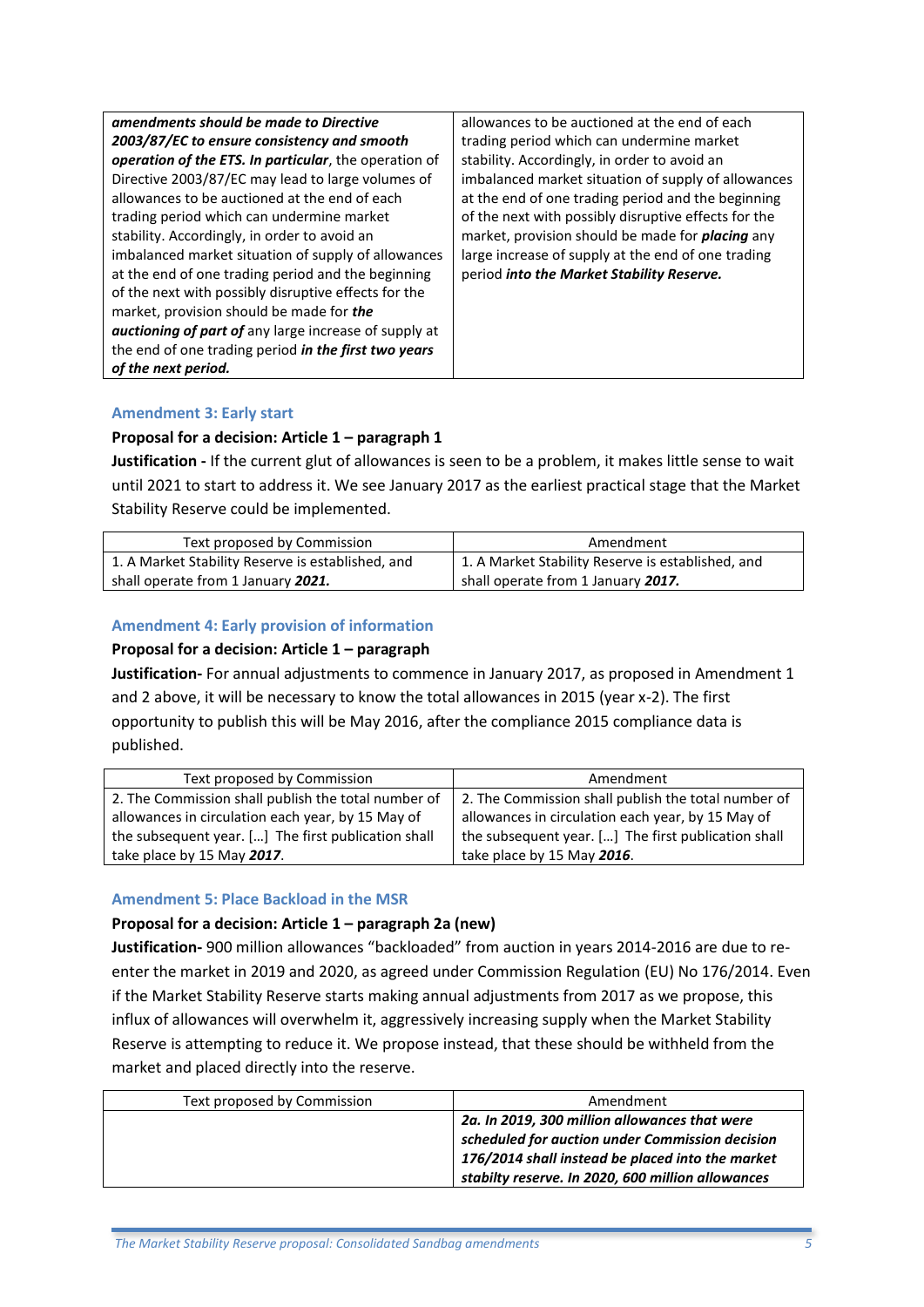| that were scheduled for auction under Commission<br>decision 176/2014 shall instead be placed into the |
|--------------------------------------------------------------------------------------------------------|
| reserve.                                                                                               |

#### **Amendment 6: Unassigned free allowances placed in MSR**

#### **Proposal for a decision: Article 1 – paragraph 2b (new)**

**Justification –** In addition to the 900 million backloaded allowances due to re-enter the market in 2019 and 2020, large volumes of unassigned free allowances also threated to flood the market in the final year of each phase, disrupting the supply regulation of the Market Stability Reserve. These include any unused free allowances left in the New Entrants Reserve, free allowances withheld under partial cessations and closure rules, and allowances that were not successfully claimed under the derogation for modernisation of the electricity sector. Currently some 800 million free Phase 3 allowances remain unassigned and risk flooding the market in 2020. <sup>5</sup>

| Text proposed by Commission | Amendment                                                                                                                                                                                                                                                                                                                                                                           |
|-----------------------------|-------------------------------------------------------------------------------------------------------------------------------------------------------------------------------------------------------------------------------------------------------------------------------------------------------------------------------------------------------------------------------------|
|                             | 2b. Allowances remaining in the new entrants'<br>reserve at the end of the period, and allowances<br>not allocated due to partial cesssations, closures or<br>under the derogation for the modernisation of the<br>electricity sector shall be considered "unallocated<br>allowances". All such unallocated allowances shall<br>be placed directly in the market stability reserve. |

#### **Amendment 7: Better calibration of MSR volumes subtracted from the market**

#### **Proposal for a decision: Article 1 – paragraph 3**

**Justification-** The Commission's proposed adjustments potentially take a very long time to reach the target supply range (400m-833m) and risks removing allowances from auction when they are needed and returning them when they are not. We therefore recommend including a more calibrated adjustment which removes more allowances when the supply of allowances is very far from the thresholds, but attenuates as supply approaches the thresholds.

| Text proposed by Commission                                                                                                                                                                                                                                                                                    | Amendment                                                                                                                                                                                                                                                                                                                |
|----------------------------------------------------------------------------------------------------------------------------------------------------------------------------------------------------------------------------------------------------------------------------------------------------------------|--------------------------------------------------------------------------------------------------------------------------------------------------------------------------------------------------------------------------------------------------------------------------------------------------------------------------|
| 3. In each year beginning in 2021, a number of<br>allowances equal to 12% of the total number of<br>allowances in circulation in year x-2, as published in<br>May year x-1, shall be placed in the reserve, unless<br>this number of allowances to be placed in the<br>reserve would be less than 100 million. | 3. In each year beginning in 2017, a number of<br>allowances equal to 33% of the difference between<br>833 million allowances and the total number of<br>allowances in circulation in year x-2, as published in<br>May year x-1, shall be placed in the reserve, unless<br>this number of allowances to be placed in the |
|                                                                                                                                                                                                                                                                                                                | reserve would be <b>below zero</b> .                                                                                                                                                                                                                                                                                     |

#### **Amendment 8: Better calibration of MSR volumes added to the market**

#### **Proposal for a decision: Article 1 – paragraph 4**

**.** 

| Text proposed by Commission                          | Amendment                                            |
|------------------------------------------------------|------------------------------------------------------|
| 4. In any year, if the total number of allowances in | 4. In any year, if the total number of allowances in |
| circulation is lower than 400 million, 100 million   | circulation is lower than 400 million, 33% of the    |
| allowances shall be released from the reserve. In    | difference between 400 million allowances and the    |
| case less than 100 million allowances are in the     | number of allowances in circulation shall be         |
| reserve, all allowances in the reserve shall be      | released from the reserve. In case less than this    |

<sup>&</sup>lt;sup>5</sup> At the time of writing the New Entrant's Reserve still contains some 424 million allowances, and a further 391 million allowances remain unaccounted for in the published free allocations and scheduled auctions for this trading period.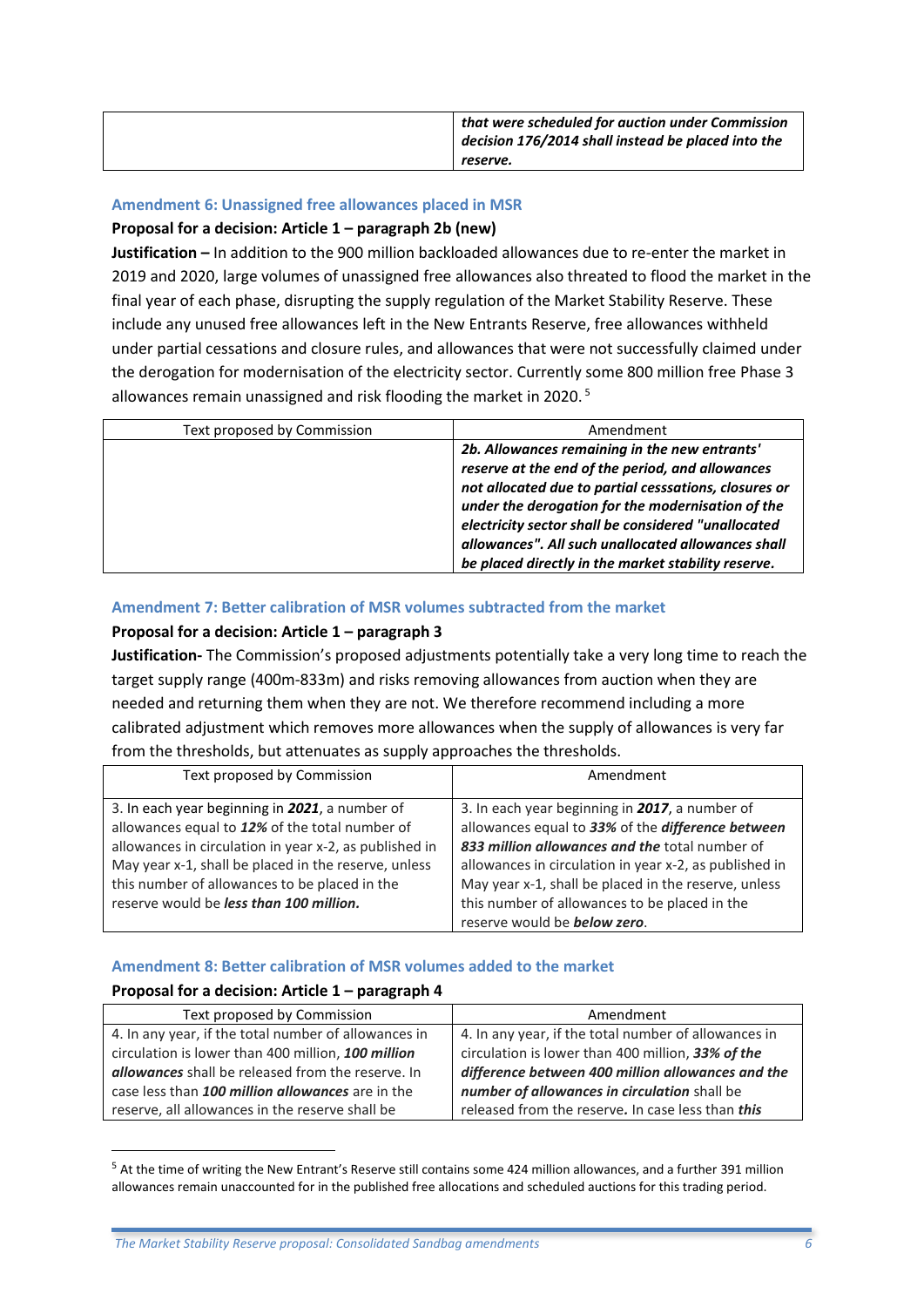| released under this paragraph. | volume of allowances are in the reserve, all      |
|--------------------------------|---------------------------------------------------|
|                                | allowances in the reserve shall be released under |
|                                | this paragraph.                                   |

#### **Amendment 9: Changes to the auction calendar**

#### **Proposal for a decision**

#### **Article 1 – paragraph 6**

**Justification -** The auction calendar will also need to be changed in light of any elements we include in the Market Stability Reserve through new paragraphs in Article 1 of the Commission proposal.

| Text proposed by Commission                                                                                                                                                             | Amendment                                                                                                                                                                                      |
|-----------------------------------------------------------------------------------------------------------------------------------------------------------------------------------------|------------------------------------------------------------------------------------------------------------------------------------------------------------------------------------------------|
| 6. Where action is taken pursuant to paragraphs 3<br>or 5, the auction calendars shall take into account<br>the allowances placed in the reserve or to be<br>released from the reserve. | 6. Where action is taken pursuant to paragraphs 2a,<br>2b, 3 or 5 the auction calendars shall take into<br>account the allowances placed in the reserve or to<br>be released from the reserve. |

#### **Amendment 10: Early Start**

**Proposal for a decision**

#### **Article 2 – paragraph 2**

**Directive 2003/87/EC**

#### **Article 10 – paragraph 1**

**Justification -** If the current glut of allowances is seen to be a problem, it makes little sense to wait until 2021 to start to address it. We see January 2017 as the earliest practical stage that the Market Stability Reserve could be implemented. This in turn requires that the annual report on the total allowances in circulation be published by May 2016, which requires political agreement to be reached before then.

| Text proposed by Commission                           | Amendment                                             |
|-------------------------------------------------------|-------------------------------------------------------|
| "1. From 2021 onwards, Member States shall            | "1. From 2017 onwards, Member States shall            |
| auction all allowances that are not allocated free of | auction all allowances that are not allocated free of |
| charge in accordance with Article 10a and 10c and     | charge in accordance with Article 10a and 10c and     |
| are not placed in the Market Stability Reserve        | are not placed in the Market Stability Reserve        |
| established by Decision [OPEU please insert number    | established by Decision [OPEU please insert number    |
| of. this Decision when known] of the European         | of this Decision when known] of the European          |
| Parliament and of the Council(*)."                    | Parliament and of the Council(*)."                    |

**Amendment 11: Removing the Commission's proposed fix for unused free allowances**

#### **Proposal for a decision: Article 2 – paragraph 3 (deleted)**

**Directive 2003/87/EC**

#### **Article 10 – paragraph 1a**

**Justification –** In addition to the Market Stability Reserve, the Commission proposal introduces a separate mechanism to adjust auction supply that shifts excess auction volumes from the final year of each phase into the first two years of the following phase. This requires additional changes to the EU ETS Directive.

It seems inelegant and unnecessary to introduce two separate and competing mechanisms to the EU Emissions Trading Scheme to maintain market stability and to regulate supply. We propose removing this second mechanism and instead, redirecting any excess auctions in the final year of each phase